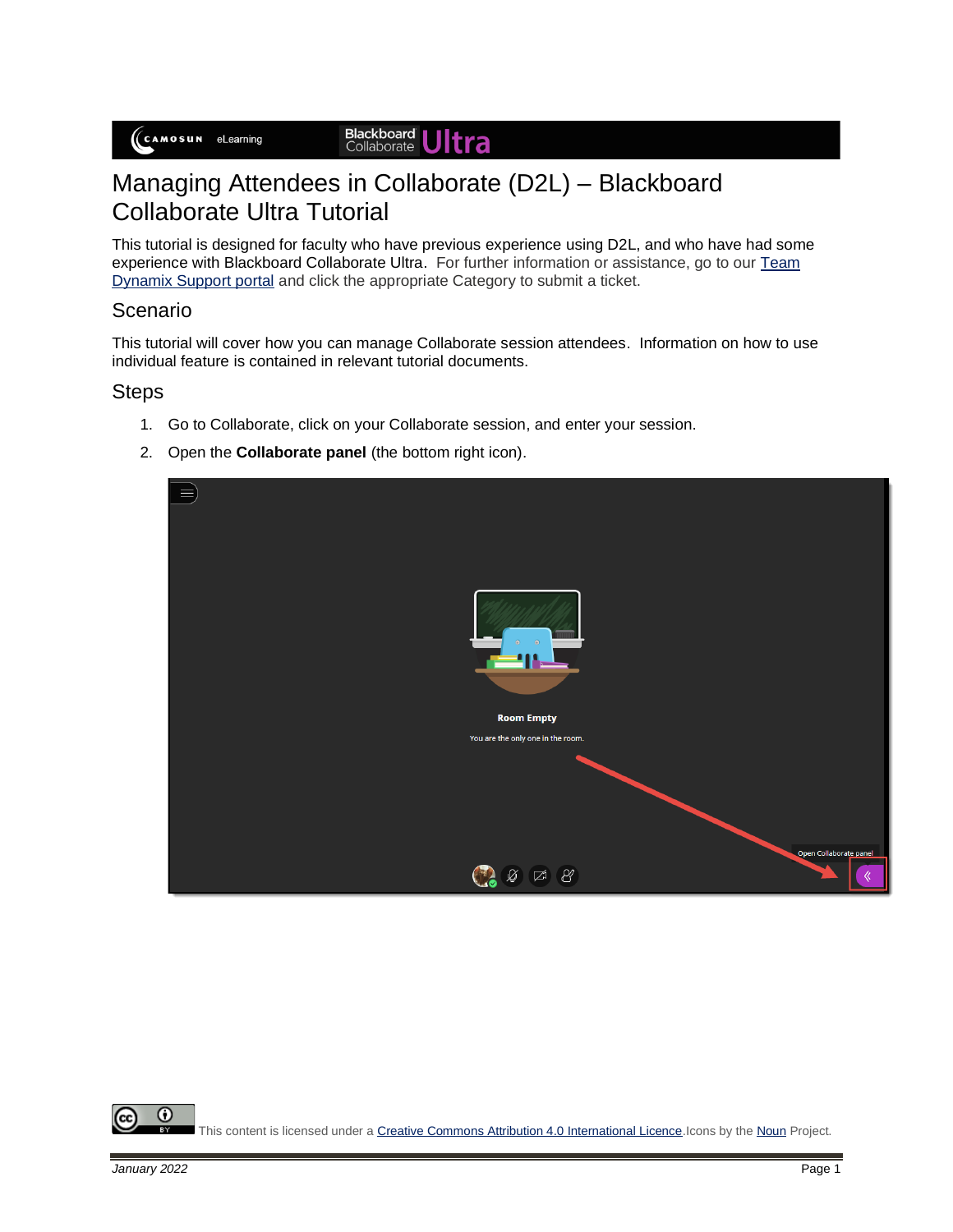3. Click the **Attendees** icon.



4. To manage an attendee's settings, click the **Attendee controls** icon (the three dots) to the left of their name.



 $\overline{\odot}$ This content is licensed under [a Creative Commons Attribution 4.0 International Licence.I](https://creativecommons.org/licenses/by/4.0/)cons by th[e Noun](https://creativecommons.org/website-icons/) Project.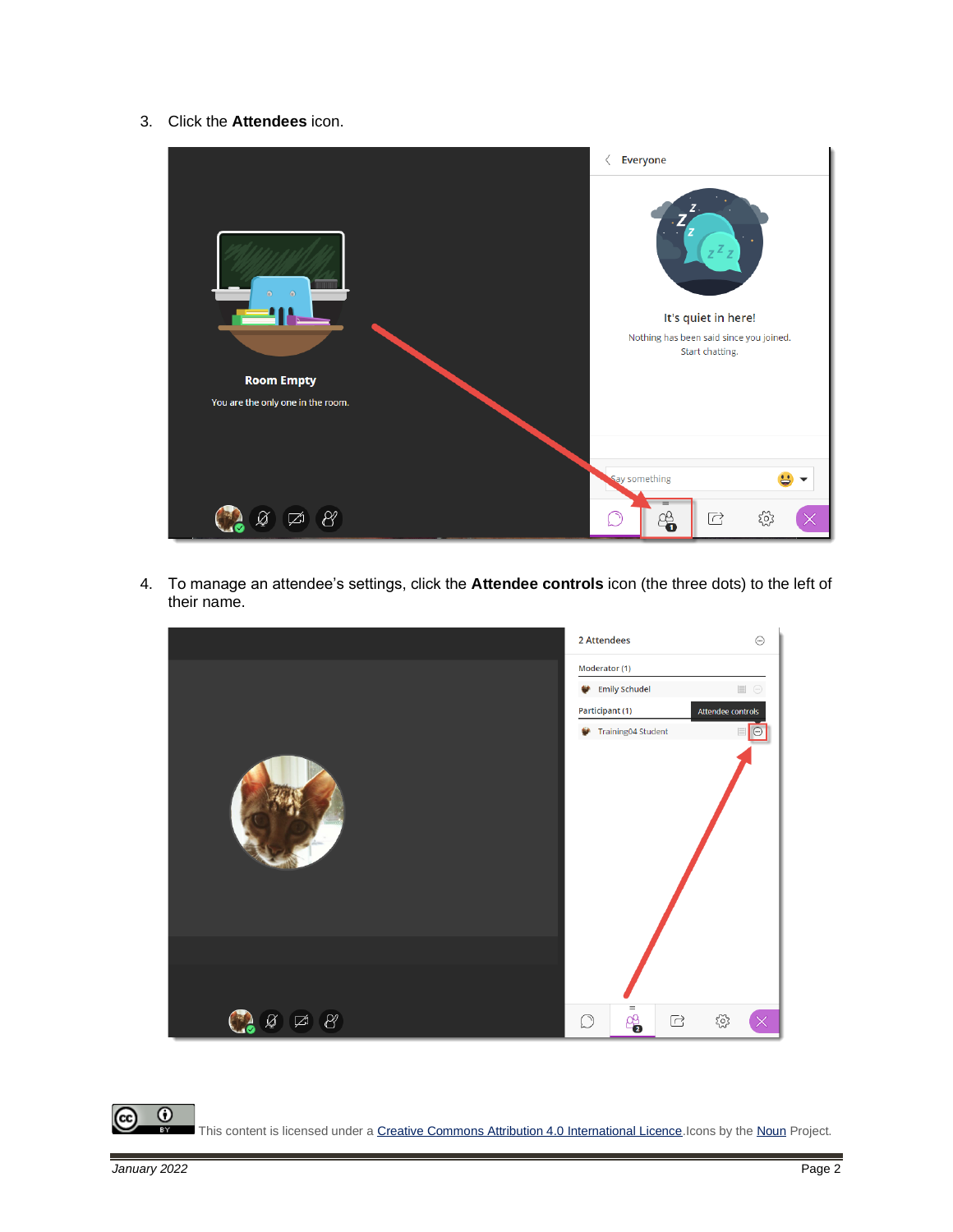- 5. From here you can:
	- a. Send a private chat message to that attendee.
	- b. Change the role of that attendee, for example (as shown here) promoting a Participant to Moderator, Presenter, or Captioner status.
	- c. Mute the attendee's microphone.
	- d. Remove the attendee from the session/room.



6. You can also view an attendee's Internet and audio connection by clicking the Attendee connection icon (to the left of the Attendee controls).



This content is licensed under [a Creative Commons Attribution 4.0 International Licence.I](https://creativecommons.org/licenses/by/4.0/)cons by th[e Noun](https://creativecommons.org/website-icons/) Project.

 $\odot$